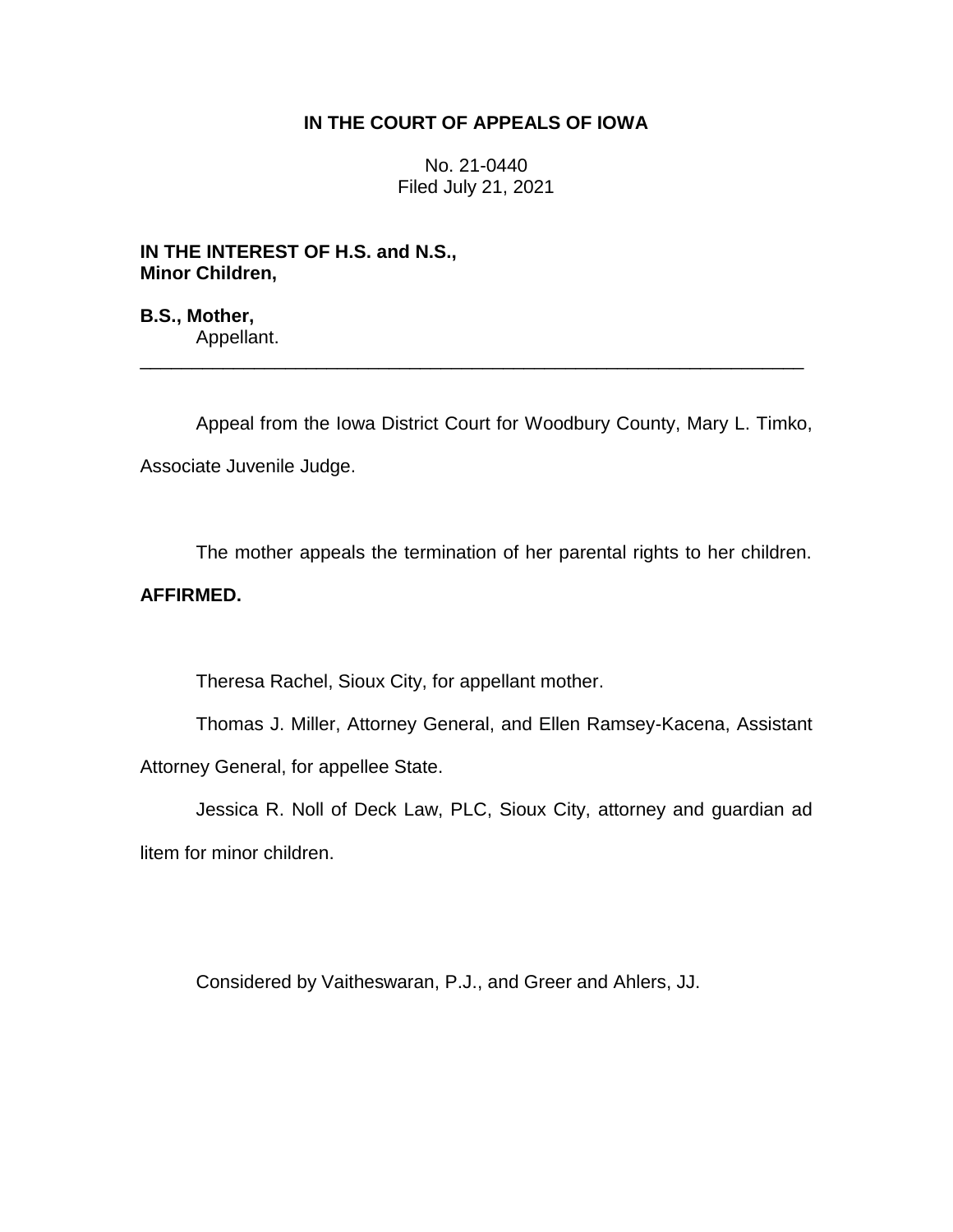$\overline{a}$ 

The mother appeals the termination of her parental rights to two<sup>1</sup> of her children, H.S. and N.S., born in 2018 and 2016, respectively. 2 The juvenile court terminated the mother's parental rights as to both children under Iowa Code section 232.116(1)(d), (e), (g), and (*l*) (2020). Her rights to the youngest child were also terminated under paragraph (h) of section 232.116(1). Here, the mother challenges whether the statutory grounds for termination were proved and claims the loss of her rights is not in the children's best interests.

We review the termination of parental rights de novo. *In re A.B.*, 815 N.W.2d

764, 773 (Iowa 2012). "When the juvenile court terminates parental rights on more

than one statutory ground, we may affirm the juvenile court's order on any ground

we find supported by the record." *Id.* at 774. Here, we choose to consider section

232.116(1)(e), which allows the court to terminated when it finds:

(1) The child has been adjudicated a child in need of assistance pursuant to section 232.96.

(2) The child has been removed from the physical custody of the child's parents for a period of at least six consecutive months.

(3) There is clear and convincing evidence that the parents have not maintained significant and meaningful contact with the child during the previous six consecutive months and have made no reasonable efforts to resume care of the child despite being given the opportunity to do so. For the purposes of this subparagraph, "significant and meaningful contact" includes but is not limited to the affirmative assumption by the parents of the duties encompassed by the role of being a parent. This affirmative duty, in addition to financial obligations, requires continued interest in the child, a genuine effort to complete the responsibilities prescribed in the case permanency plan, a genuine effort to maintain communication with the child, and requires that the parents establish and maintain a place of importance in the child's life.

 $1$  The mother's parental rights were previously terminated to two other children in 2015.

 $2$  The father's parental rights were also terminated. He does not appeal.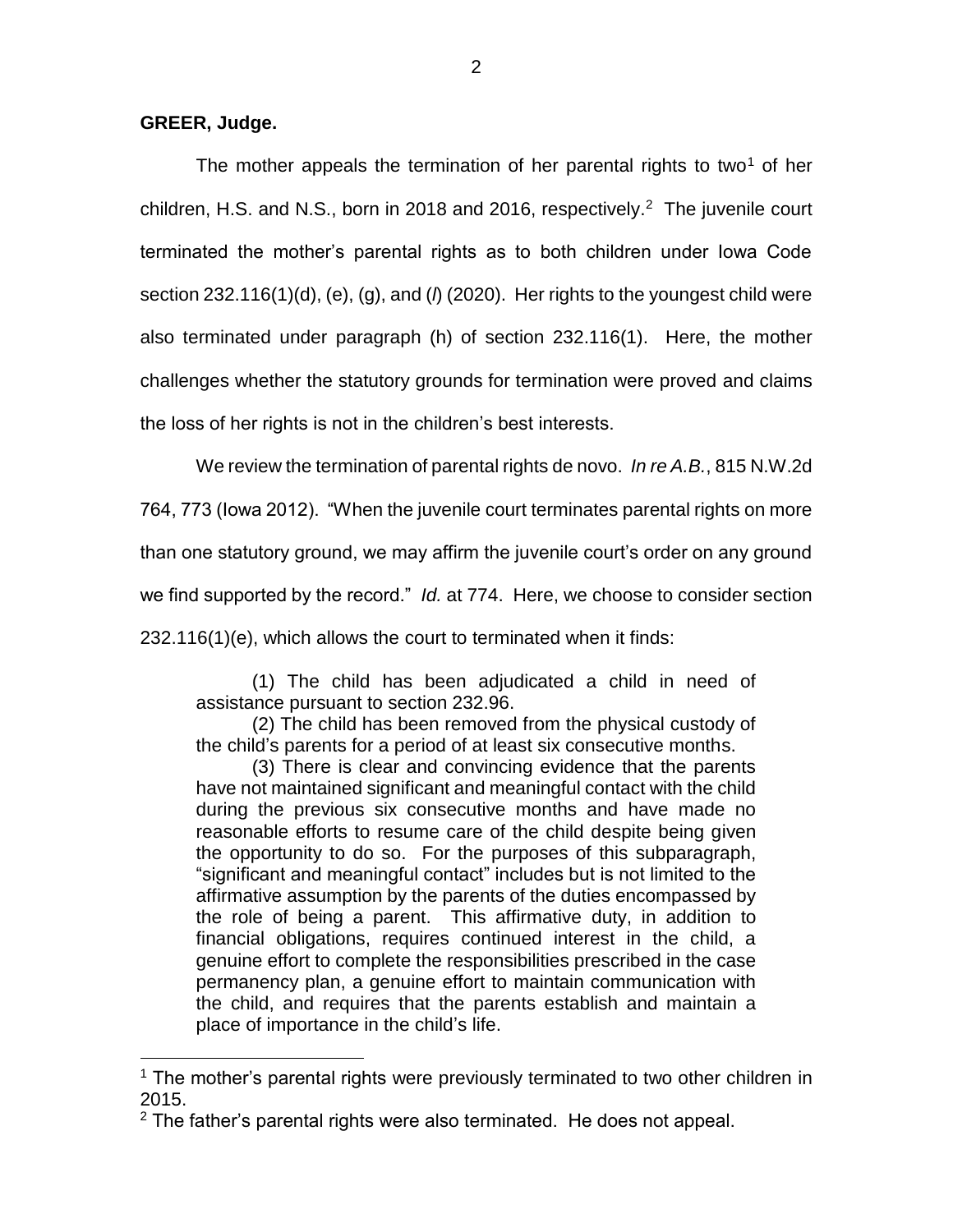The mother only challenges the court's ruling as to the third element whether she maintained significant and meaningful contact and made no reasonable efforts to resume care of the children in the six months preceding the termination hearing. In challenging whether this ground was proved, the mother asserts that she attended "many visits with her children" and "consistently asked for more time with the children." Even if we were convinced the mother's visitation attendance weighs in her favor, <sup>3</sup> maintaining communication and a place of importance within the children's lives are only some of the components of maintaining "significant and meaningful contact." *See* Iowa Code § 232.116(1)(e)(3). It also requires "a genuine effort to complete the responsibilities prescribed in the case permanency plan." *Id.* ("This affirmative duty, *in addition* to financial obligations, requires continued interest in the child, a genuine effort to complete the responsibilities prescribed in the case permanency plan, a genuine effort to maintain communication with the child, *and* requires that the parents establish and maintain a place of importance in the child's life." (emphasis added)); *see also Conjunctive/Disjunctive Canon*, *Black's Law Dictionary* (11th ed. 2019) ("The doctrine that in a legal instrument, *and* joins a

 $\overline{a}$ 

<sup>&</sup>lt;sup>3</sup> According to reports from the family support specialists (FSS), the mother missed a large percentage of her scheduled visits. Based on the notes provided for June 16 to September 15, 2020, the mother attended eight of sixteen visits. According to a different FSS, during another three-month span, the mother was offered thirtythree visits and attended only four. The last FSS report before the March 1, 2021 termination hearing showed that of the eight scheduled visits between January 15 and February 9, the mother failed to confirm or did not attend six. And winter weather prevented another from taking place. During this same time period, DHS made the decision to begin offering the mother only one visit per week due to her attendance issues.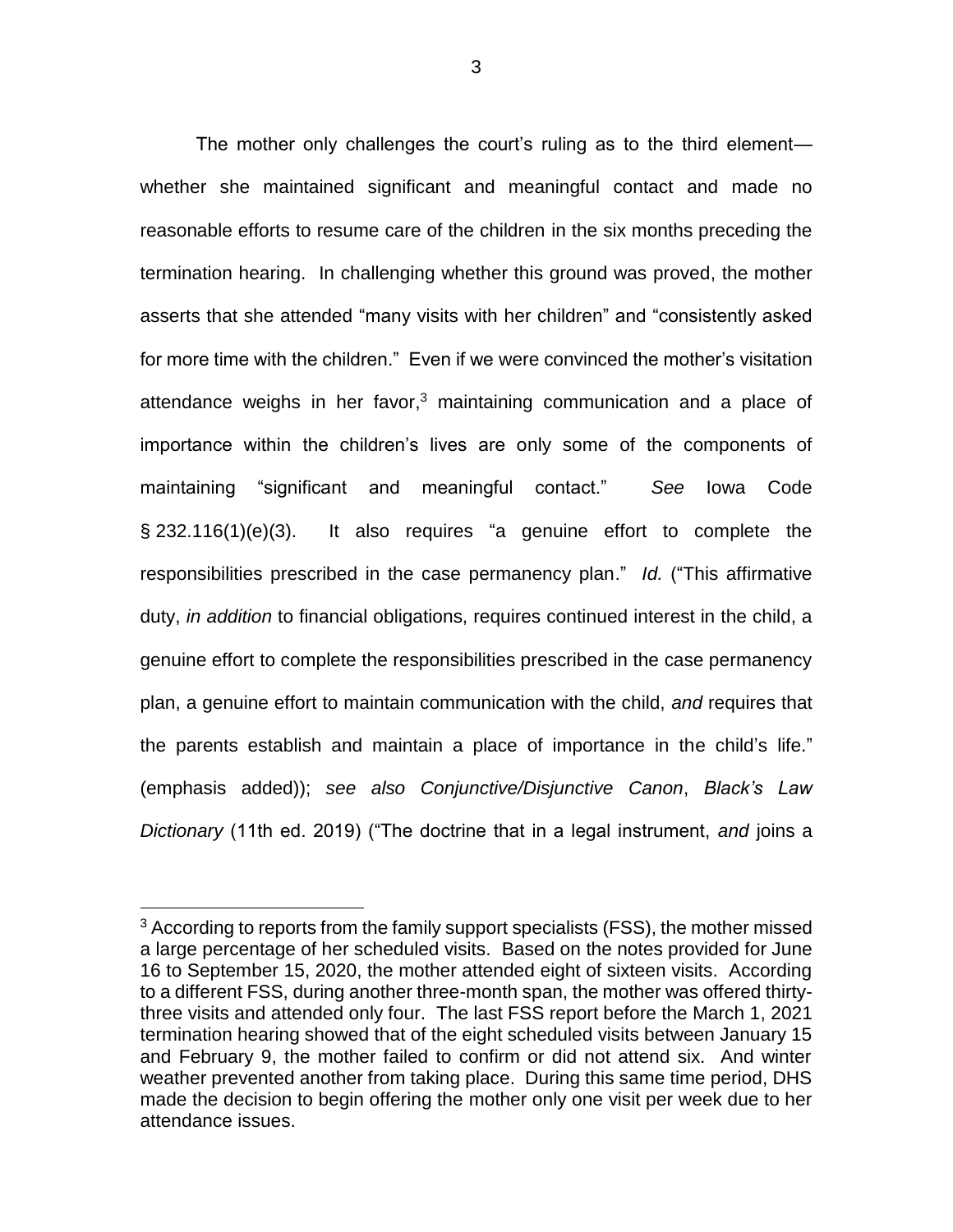conjunctive list to combine items, while *or* joins a disjunctive list to create alternatives.").

The Iowa Department of Human Services (DHS) became involved with the family this time in September 2019, after receiving reports the parents were using drugs around the children. That same month, the mother tested positive for methamphetamine. She tested positive for methamphetamine again in December<sup>4</sup> and in January 2020. After completing a substance-abuse evaluation in January, she was diagnosed with severe amphetamine-type/other stimulant substance disorder.<sup>5</sup> The mother was recommended to engage in substance-abuse treatment. And she did participate some. But on May 12, June 17 and 29, and August 13, she refused or claimed she was unable to provide a sample for a urinalysis drug test. As part of her treatment, the mother was recommended to attend three group sessions and one individual session each week. But as of the March 1, 2021 termination hearing, the mother had not been to an individual substance-abuse session since early December 2020 (approximately three months) and had not attended a group session since September 21, 2020 (more than five months). Additionally, following a mental-health evaluation completed in April 2020, the mother was diagnosed with anxiety, major depressive disorder, irritability and anger, and other personal psychological trauma. She was recommended and agreed to attend mental-health therapy. In July, her therapist

 $\overline{a}$ 

<sup>&</sup>lt;sup>4</sup> The children were placed with their maternal aunt on a voluntary basis in December 2019. They were not formally removed from the mother's care until early March 2020. They remained in the care of the maternal aunt throughout the proceedings.

<sup>&</sup>lt;sup>5</sup> The mother received other diagnoses as well, including severe cannabis use disorder.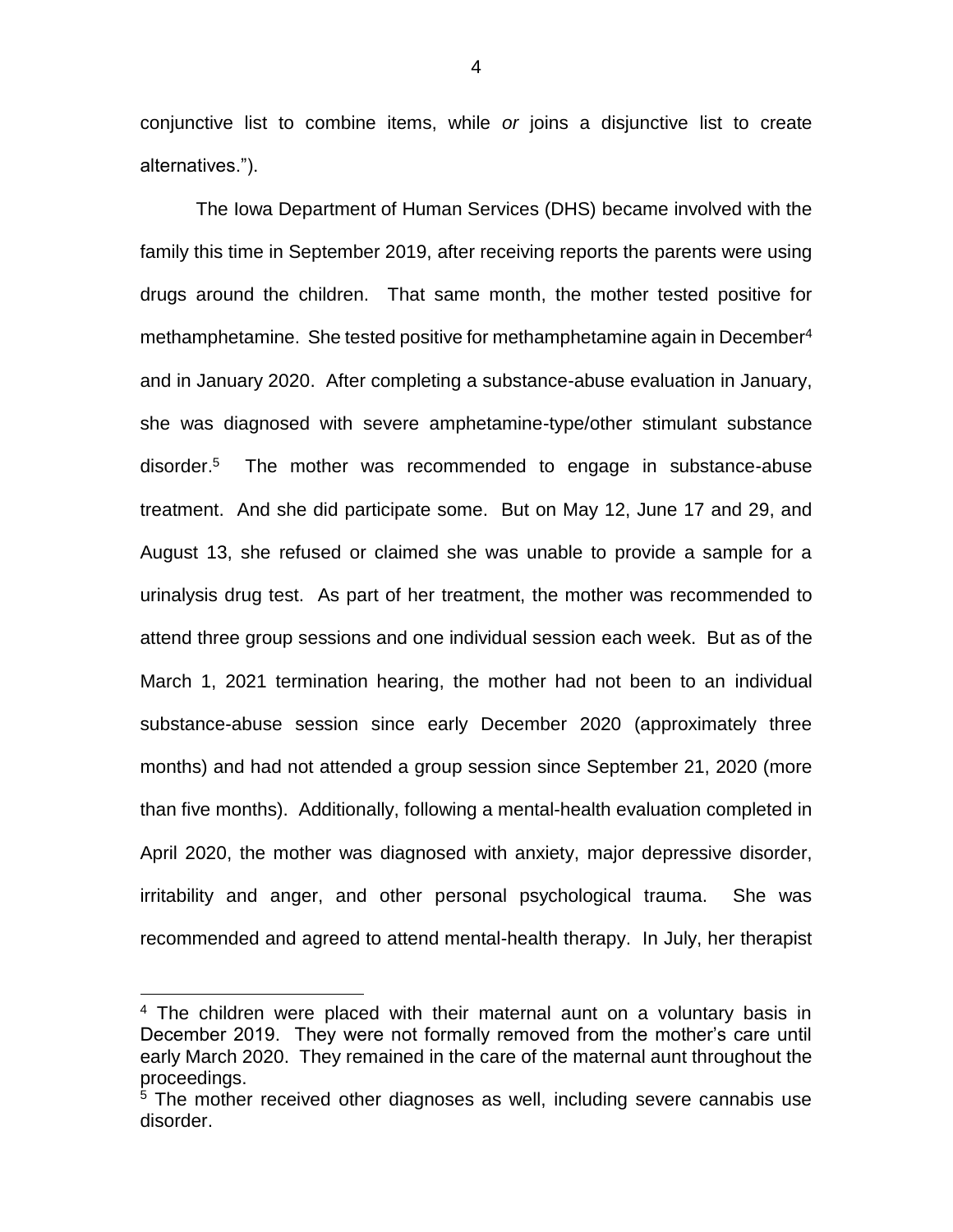provided an update that the mother had attended only six therapy sessions and had made only "limited progress on her treatment plan goals primarily due to her lack of attendance." The mother reengaged in therapy, but she quit attending again as of November 12, 2020. At the time of the termination hearing, the mother had not attended mental-health therapy in more than fifteen weeks.

We acknowledge the mother had surgery in mid-December 2020 and suffered some complications afterward. But the mother's implication that this medical procedure prevented her from engaging in the services required by her case plan is not supported by the evidence. The record shows the mother was released from the hospital within a day or so of the procedure. And while she had to return to the hospital due to an infection approximately three weeks later, she was released again later that same day. According to the mother's testimony at the termination hearing, she was well enough to begin a job at a restaurant on December 23—about a week after the surgery. She left that job but then resumed "about the first week of February." Plus, not insignificantly, the mother quit attending her group substance-abuse sessions and her mental-health therapy more than a month before she underwent the surgery. We cannot find the mother made a genuine effort to complete the responsibilities prescribed in the case permanency plan. Termination of her parental rights is proper under section 232.116(1)(e). *See In re T.S.*, 868 N.W.2d 425, 437–38 (Iowa 2015).

Next, the mother argues termination of her parental rights is not in the best interests of the children. *See* Iowa Code § 232.116(2). She lists several reasons, including that the children "would be deprived . . . of certain financial rights, such as child support, medical support, and inheritance from the parents." But "when

5